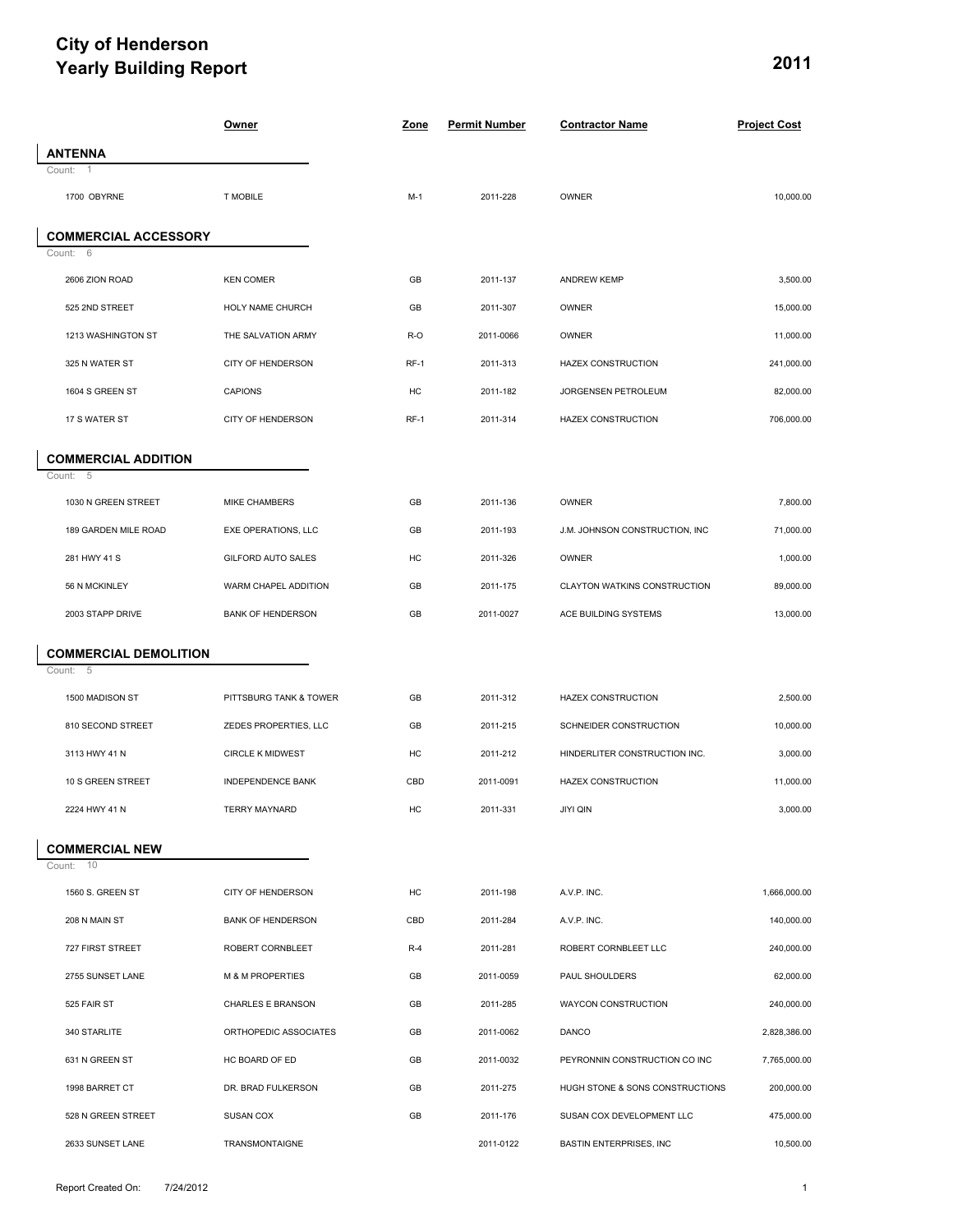|                                        | <u>Owner</u>               | Zone       | <b>Permit Number</b> | <b>Contractor Name</b>        | <b>Project Cost</b> |
|----------------------------------------|----------------------------|------------|----------------------|-------------------------------|---------------------|
|                                        |                            |            |                      |                               |                     |
| <b>COMMERCIAL REMODEL</b><br>Count: 19 |                            |            |                      |                               |                     |
| 343 STARLITE DRIVE                     | CITY OF HENDERSON          | GB         | 2011-0071            | METHODIST HOSPITAL            | 1,850.00            |
| 1013 N GREEN ST                        | ERSHIG PROPERTIES INC.     | GB         | 2011-235             | D BROWN CONSTRUCTION          | 20,000.00           |
| 2718 ZION ROAD                         | CAMBRIDGE POINTE APARTMENT | R-PUD      | 2011-0068            | PARKER CUSTOM HOMES           | 9,385.00            |
| 1020 N GREEN ST                        | MIKE CHAMBERS              | GB         | 2011-0049            | OWNER                         | 1,500.00            |
| 502 N GREEN ST                         | <b>FAMILY VIDEO</b>        | GB         | 2011-0052            | CDH CONSTRUCTION              | 22,000.00           |
| 418 7TH STREET                         | ANDREW & PHILLIP WAGONER   | GB         | 2011-287             | OWNER                         | 10,000.00           |
| 1305 N ELM ST                          | METHODIST HOSPITAL         | R-O        | 2011-236             | METHODIST HOSPITAL            | 164,000.00          |
| 1999 US HWY 60                         | GAME STOP C/O CPG          | HC         | 2011-159             | L & L RETAIL CONSTRUCTION LLC | 30,000.00           |
| 612 BARRET BLVD                        | ST. CAMILLUS URGENT CARE   | GB         | 2011-157             | <b>MARK O'NAN</b>             | 10,000.00           |
| 106 HANCOCK ST                         | MICHAEL MARTIN             | $M-1$      | 2011-271             | ARCHITECTURAL RENOVATORSLLC   | 58,000.00           |
| 1438 MADISON STREET                    | PITTSBURG TANK & TOWER     | GB         | 2011-163             | A.V.P. INC.                   | 6,000.00            |
| 1630 SECOND STREET                     | FRYER REALTY               | GB         | 2011-0069            | AMERICAN HOMESPEC             | 1,000.00            |
| 2003 STAPP DRIVE SUITE C               | THE BANK OF HENDERSON      | GB         | 2011-128             | ADAMS CONSTRUCTION            | 13,500.00           |
| 652 SHORT SEVENTH STREET               | SET FREE CHURCH            | $R-3$      | 2011-0031            | OWNER                         | 2,500.00            |
| 236/238 SECOND STREET                  | WEAVER/DALTON & ASSOC      | CBD        | 2011-184             | JOE MATTINGLY BUILDERS        | 10,000.00           |
| 1305 N ELM STREET                      | METHODIST HOSPITAL         | R-O        | 2011-0121            | METHODIST HOSPITAL            | 36,500.00           |
| 419 NINTH ST                           | JOHN HODGE                 | GB         | 2011-248             | ROBERT H. KNIGHT              | 25,000.00           |
| 303 FIRST STREET                       | ANTHONY HAYES              | CBD        | 2011-0102            | OWNER                         | 6,000.00            |
| 317 FIRST ST                           | NU-LOOK, INC               | CBD        | 2011-309             | NU-LOOK INC                   | 0.00                |
| <b>DUPLEX NEW</b>                      |                            |            |                      |                               |                     |
| Count: 7                               |                            |            |                      |                               |                     |
| 1217 WRIGHT STREET                     | SHAUN CASSIDY              | $R-3$      | 2011-226             | SHAUN CAASSIDY CONSTRUCTION   | 90,000.00           |
| 508 N ELM ST                           | RAYMOND TAPP               | R-O        | 2011-296             | OWNER                         | 96,000.00           |
| 1223 WRIGHT ST                         | SHAUN CASSIDY              | $R-3$      | 2011-227             | SHAUN CAASSIDY CONSTRUCTION   | 90,000.00           |
| 445 S. INGRAM STREET                   | NU LOOK, INC               | $R-2$      | 2011-204             | NU-HOMES                      | 90,000.00           |
| 453 S. INGRAM ST                       | NU LOOK, INC               | $R-2$      | 2011-203             | NU-HOMES                      | 90,000.00           |
| 529 FAIR ST A & B                      | SHAUN CASSIDY              | $R-2$      | 2011-0017            | OWNER                         | 90,000.00           |
| 929 CLAY STREET                        | <b>CLINT GILFORD</b>       | $R-4$      | 2011-127             | OWNER                         | 140,000.00          |
| <b>MANUFACTURED HOME ACCESSORY</b>     |                            |            |                      |                               |                     |
| Count: 24                              |                            |            |                      |                               |                     |
| 2310 ADAMS LANE                        | SANDRA PAYNE               | <b>RMH</b> | 2011-0016            | <b>KEVIN ATWOOD</b>           | 1,000.00            |
| 2310 ADAMS LANE                        | SANDRA PAYNE               | <b>RMH</b> | 2011-0005            | <b>KEVIN ATWOOD</b>           | 1,000.00            |
| 2310 ADAMS LANE                        | DENNIS DEUTSCH             | R-MH       | 2011-0021            | OWNER                         | 50.00               |
| 2310 ADAMS LANE                        | SANDRA PAYNE               | R-MH       | 2011-0001            | <b>KEVIN ATWOOD</b>           | 1,000.00            |
| 2310 ADAMS LANE                        | SANDRA PAYNE               | <b>RMH</b> | 2011-0015            | <b>KEVIN ATWOOD</b>           | 1,000.00            |
| 2310 ADAMS LN, LOT 70                  | ELISA ROBERSON             | R-MH       | 2011-126             | OWNER                         | 500.00              |
| 2310 ADAMS LANE                        | SANDRA PAYNE               | <b>RMH</b> | 2011-0006            | <b>KEVIN ATWOOD</b>           | 1,000.00            |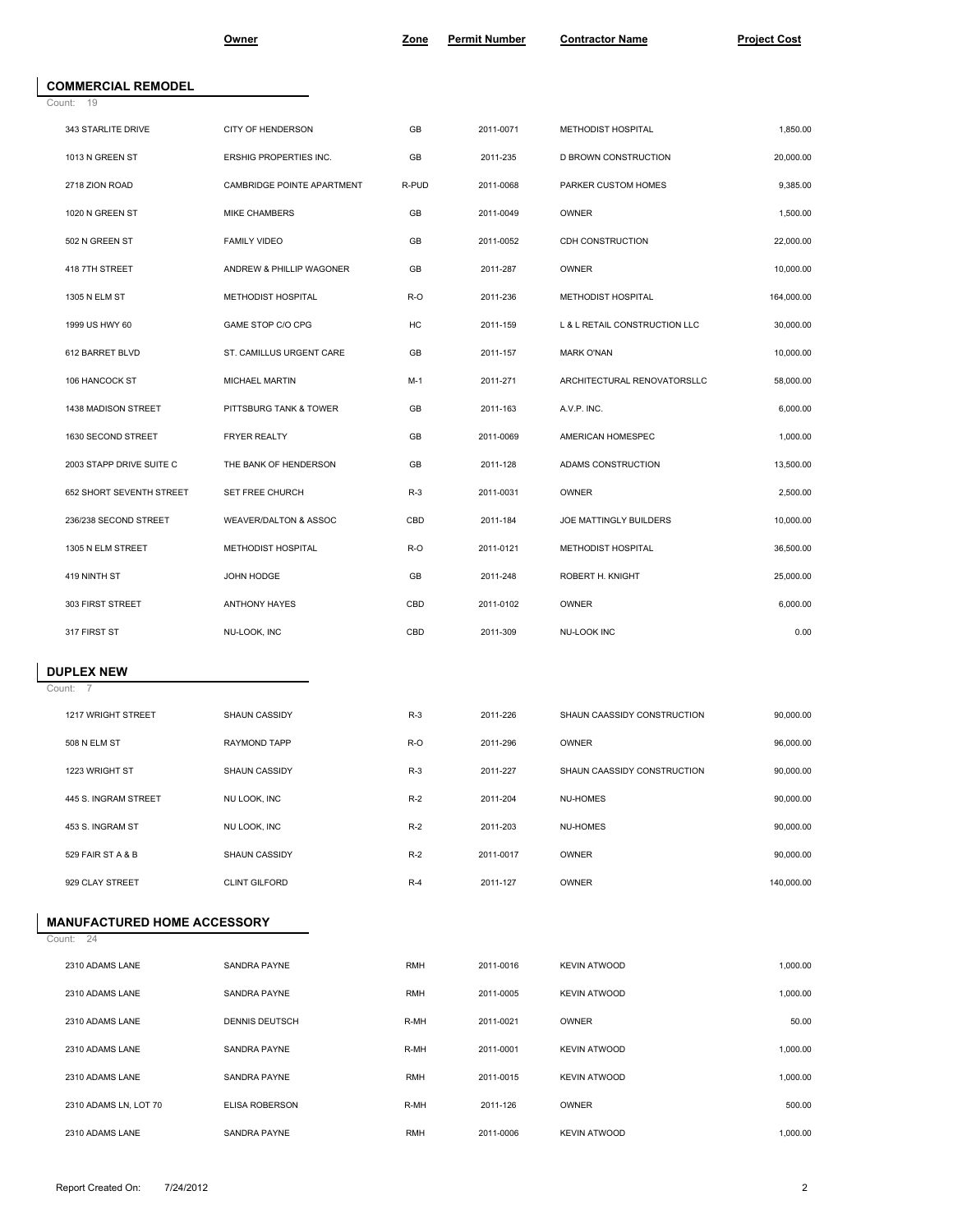|                                     | <b>Owner</b>                 | <u>Zone</u> | <b>Permit Number</b> | <b>Contractor Name</b>         | <b>Project Cost</b> |
|-------------------------------------|------------------------------|-------------|----------------------|--------------------------------|---------------------|
| 2310 ADAMS LANE                     | WILLIAM BAKER/SHELBY MCELYEA | R-MH        | 2011-224             | OWNER                          | 500.00              |
| 2310 ADAMS LANE                     | SANDRA PAYNE                 | <b>RMH</b>  | 2011-0002            | <b>KEVIN ATWOOD</b>            | 1,000.00            |
| 2310 ADAMS LANE                     | SANDRA PAYNE                 | <b>RMH</b>  | 2011-0004            | <b>KEVIN ATWOOD</b>            | 1,000.00            |
| 2310 ADAMS LANE                     | SANDRA PAYNE                 | <b>RMH</b>  | 2011-0014            | <b>KEVIN ATWOOD</b>            | 1,000.00            |
| 2310 ADAMS LANE                     | SANDRA PAYNE                 | <b>RMH</b>  | 2011-0003            | <b>KEVIN ATWOOD</b>            | 1,000.00            |
| 2310 ADAMS LANE                     | SANDRA PAYNE                 | <b>RMH</b>  | 2011-0007            | <b>KEVIN ATWOOD</b>            | 1,000.00            |
| 2751 HWY 41 N                       | <b>TONY COBB</b>             | $R-4$       | 2011-218             | OWNER                          | 350.00              |
| 2310 ADAMS LN LOT 77                | <b>KAREN HALL</b>            |             | 2011-0026            | STEVE HUDNALL                  | 500.00              |
| 2310 ADAMS LANE                     | SANDRA PAYNE                 | <b>RMH</b>  | 2011-0011            | <b>KEVIN ATWOOD</b>            | 1,000.00            |
| 2310 ADAMS LANE                     | SANDRA PAYNE                 | <b>RMH</b>  | 2011-0012            | <b>KEVIN ATWOOD</b>            | 1,000.00            |
| 2310 ADAMS LANE                     | SANDRA PAYNE                 | <b>RMH</b>  | 2011-0013            | <b>KEVIN ATWOOD</b>            | 1,000.00            |
| 2310 ADAMS LANE                     | SANDRA PAYNE                 | <b>RMH</b>  | 2011-0009            | <b>KEVIN ATWOOD</b>            | 1,000.00            |
| 2310 ADAMS LANE                     | SANDRA PAYNE                 | <b>RMH</b>  | 2011-0008            | <b>KEVIN ATWOOD</b>            | 1,000.00            |
| 2310 ADAMS LN                       | <b>DARINEL TORRES</b>        |             | 2011-0030            | OWNER                          | 500.00              |
| 2309 CARTER                         | DONALD E ABBOTT              |             | 2011-0060            | OWNER                          | 2,990.00            |
| 2310 ADAMS LANE                     | SANDRA PAYNE                 | <b>RMH</b>  | 2011-0010            | <b>KEVIN ATWOOD</b>            | 1,000.00            |
| 2310 ADAMS LN                       | CHRISTINA NOWAK              | R-MH        | 2011-0025            | OWNER                          | 1,000.00            |
| <b>MANUFACTURED HOME DEMOLITION</b> |                              |             |                      |                                |                     |
| Count: 8                            |                              |             |                      |                                |                     |
| 430 HUNTS DRIVE                     | MALCOLM BERRY                | HC          | 2011-195             | OWNER                          | 500.00              |
| 1114 ATKINSON ST                    | MALCOLM BERRY                | R-MH        | 2011-304             | OWNER                          | 500.00              |
| 1932 OLD MADISONVILLE RD            | <b>JIMMY FLOYD</b>           | $R-2$       | 2011-291             | OWNER                          | 300.00              |
| 2310 ADAMS LANE LOT #12             | SHELBY J MCELYEA             | R-MH        | 2011-297             | OWNER                          | 0.00                |
| 355 RACE TRACK ROAD, LOT 14         | <b>LEONARD MECHELS</b>       | R-MH        | 2011-202             | OWNER                          | 300.00              |
| 309 RICHARDSON AVE                  | WILLIAM CLARK LAMBERT ETAL   | $R-2$       | 2011-0076            | B & B HAULING & EXCAVATING, IN | 3,000.00            |
| 2820 SUNSET LN                      | RICHARD BELLEW               | R-MH        | 2011-333             | OWNER                          | 1,000.00            |
| 1018 POWELL ST                      | MICHAEL L PRESSLEY           | $R-3$       | 2011-268             | OWNER                          | 1,500.00            |
| <b>MANUFACTURED HOME NEW</b>        |                              |             |                      |                                |                     |
| Count:                              |                              |             |                      |                                |                     |
| 8 WEST GRANT                        | <b>WILLIAM ADARS</b>         | R-MH        | 2011-219             | <b>GARY HARDESTY</b>           | 2,000.00            |
| 1114 ATKINSON ST #12                | <b>TERRY SPAINHOWARD</b>     | R-MH        | 2011-161             | AMERICAN HOMESPEC              | 1,500.00            |
| 2820 SUNSET LN                      | DEBBIE MINOR                 | R-MH        | 2011-0029            | SUNSET TERRACE HOMES           | 4,800.00            |
| 651 GRAVES DR                       | RAYMOND & PAULA SHELTON      | $R-2$       | 2011-319             | KENTUCKY DREAM HOMES           | 42,000.00           |
| 1103 WEDGEWOOD DR                   | <b>THOMAS BATCKE</b>         | R-MH        | 2011-0106            | SUNSET TERRACE HOMES           | 30,600.00           |
| 805 CALDWELL DR                     | EMMA P KNOX                  | <b>RMH</b>  | 2011-0064            |                                | 8,500.00            |
| 906 HAYWORTH DR                     | JAMES BUCHANAN               | <b>RMH</b>  | 2011-0067            | SUNSET TERRACE HOMES           | 39,000.00           |
| <b>MANUFACTURED HOME REMODEL</b>    |                              |             |                      |                                |                     |
| Count: 2                            |                              |             |                      |                                |                     |
| 905 HAYWORTH DRIVE                  | NANCY REITZ & JEFFREY REITZ  | R-MH        | 2011-165             | SUNSET TERRACE HOMES           | 39,000.00           |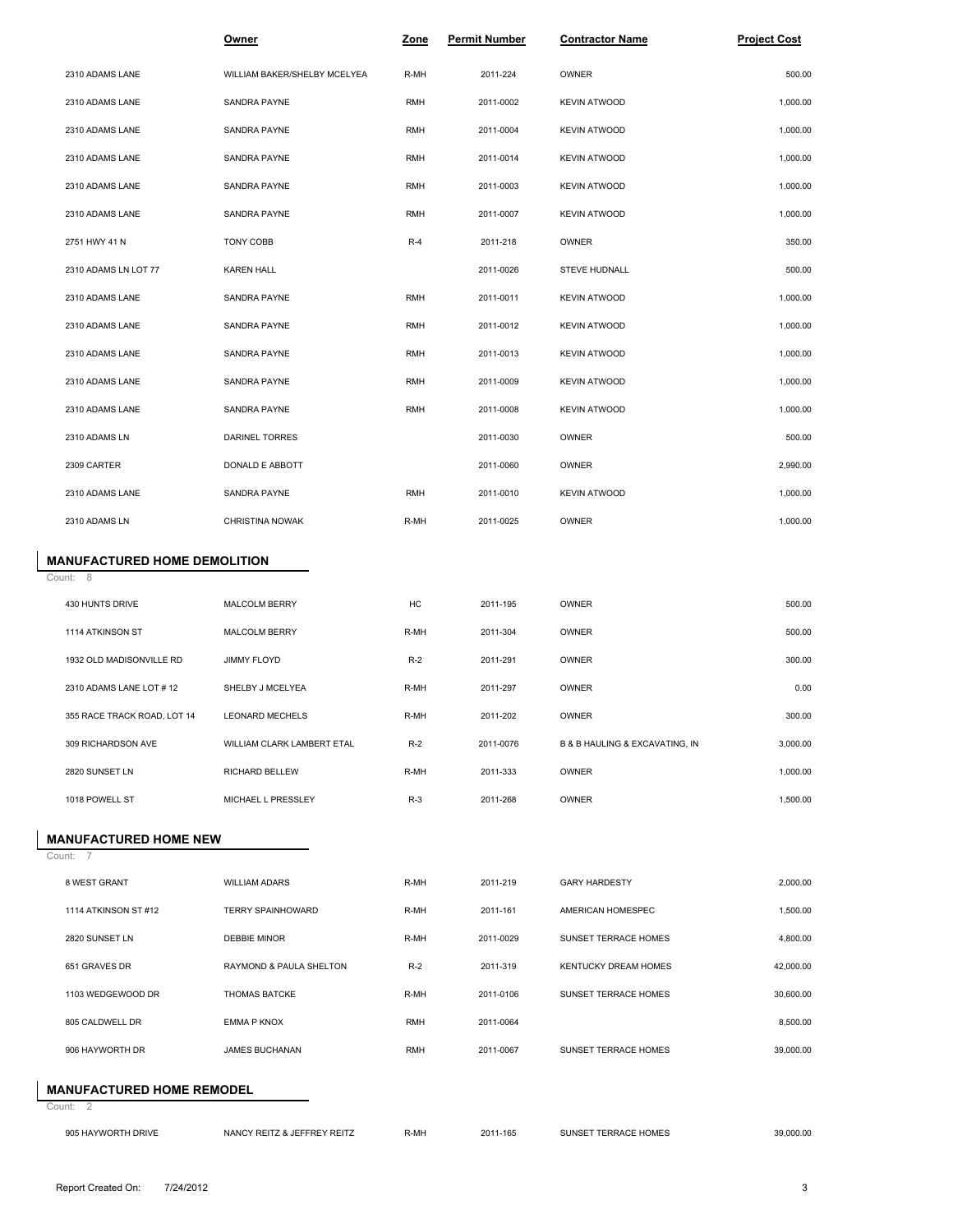|                             | <u>Owner</u>                   | Zone  | <b>Permit Number</b> | <b>Contractor Name</b>         | <b>Project Cost</b> |
|-----------------------------|--------------------------------|-------|----------------------|--------------------------------|---------------------|
| 726 FIFTH STREET            | JOSEPH B ROBERTS/DONALD ABBOTT | $R-3$ | 2011-263             | DONALD ABBOTT                  | 50.00               |
| <b>MULTI FAMILY NEW</b>     |                                |       |                      |                                |                     |
| Count: 2                    |                                |       |                      |                                |                     |
| 123 S GREEN ST              | ROBERT CORNBLEET               | $R-3$ | 2011-0038            | OWNER                          | 300,000.00          |
| 900 FIRST STREET, UNITS A-G | <b>KIP PRIEST</b>              | $R-3$ | 2011-0083            | HMS HOME MAINTENANCE SERVICE   | 325,000.00          |
| <b>SIGN NEW</b>             |                                |       |                      |                                |                     |
| Count: 47                   |                                |       |                      |                                |                     |
| 38 N MCKINLEY               | <b>WARM</b>                    | GB    | 2011-133             | <b>SIGN CRAFTERS</b>           | 3,500.00            |
| 708 SECOND STREET           | SPRING LEAF FINANCIAL          | GB    | 2011-143             | HANKS NEON & PLASTIC SERVICE   | 2,600.00            |
| 2606 ZION ROAD SUITE T      | RAC # 00633                    | GB    | 2011-181             | <b>HUSK SIGNS</b>              | 3,000.00            |
| 2033 A HWY 41 N             | ROGER CAMPBELL                 | HC    | 2011-0019            | OWNER                          | 450.00              |
| 730 N GREEN ST              | DR. TIM HOLT                   | GB    | 2011-0057            | <b>HUSK SIGNS</b>              | 400.00              |
| 1999 US HWY 60 SUITE A      | <b>GAME STOP</b>               | HC    | 2011-152             | HANKS NEON & PLASTIC SERVICE   | 0.00                |
| 627 SHORT SEVENTH STREET    | SEVENTH STREET BAPT. CHURCH    | $R-3$ | 2011-0073            | HANKS NEON & PLASTIC SERVICE   | 0.00                |
| 2045 US HWY 41 N            |                                | HC    | 2011-178             | ROTH NEON SIGN CO., INC        | 8,000.00            |
| 708 SECOND STREET           | SPRING LEAF FINANCIAL          | GB    | 2011-142             | HANKS NEON & PLASTIC SERVICE   | 1,600.00            |
| 300 SECOND ST               | FIFTH THIRD BANK               | CBD   | 2011-0044            | CUSTOM SIGN & ENGINEERING, INC | 2,400.00            |
| 1604 S GREEN STREET         | <b>CATIONS MINI-MART</b>       | HC    | 2011-221             | HANKS NEON & PLASTIC SERVICE   | 7,000.00            |
| 1646 SECOND STREET          | <b>TERRY JONES</b>             | GB    | 2011-131             | STEPHEN MCCREE                 | 750.00              |
| 1999 US HWY 60 SUITE A      | <b>GAME STOP</b>               | HC    | 2011-153             | HANKS NEON & PLASTIC SERVICE   | 3,800.00            |
| 1900 HWY 41 N               | ERSHIG PROPERTIES, INC         | HC    | 2011-0123            | WAKY SIGN CO. INC.             | 900.00              |
| 2660 S GREEN ST             | HENDERSON COMMUNITY COLLEGE    | $R-2$ | 2011-0070            | <b>SIGN CRAFTERS</b>           | 34,000.00           |
| 1305 S GREEN ST             | <b>CASH EXPRESS</b>            | HC    | 2011-298             | OWNER                          | 0.00                |
| 941 N GREEN ST              | <b>KEMPER CPA GROUP</b>        | GB    | 2011-282             | CUSTOM SIGN & ENGINEERING, INC | 6,300.00            |
| 2606 ZION ROAD UNIT J       | <b>ERSHIG PROPERTIES</b>       | GB    | 2011-0116            | <b>HUSK SIGNS</b>              | 0.00                |
| 2555 US HWY 41 N            | FIFTH THIRD BANK               |       | 2011-0113            | CUSTOM SIGN & ENGINEERING, INC | 0.00                |
| 612 BARRET BLVD.            | ST. CAMILUS URGENT CARE        | GB    | 2011-209             | <b>MARK O'NAN</b>              | 600.00              |
| 340 STARLITE DR             | ORTHOPAEDIC ASSOC              | GB    | 2011-276             | CUSTOM SIGN & ENGINEERING, INC | 13,156.50           |
| 1555 S GREEN STREET         | FIFTH THIRD BANK               |       | 2011-0111            | CUSTOM SIGN & ENGINEERING, INC | 0.00                |
| 1013 N GREEN ST             | <b>ERSHIG PROPERTIES</b>       | GB    | 2011-259             | ROTH NEON SIGN CO., INC        | 4,800.00            |
| 642 N GREEN ST              | <b>EWING TIRE</b>              | GB    | 2011-0040            | <b>HOARD'S CUSTOM SIGNS</b>    | 0.00                |
| 213 FIRST STREET            |                                | CBD   | 2011-0086            | OWNER                          | 850.00              |
| 2111 HWY 41 N               | MICHAEL D. HAZELWOOD           | HC    | 2011-0097            | ALVEY'S SIGN CO                | 23,775.00           |
| 1555 S. GREEN STREET        | FIFTH THIRD BANK               | HC    | 2011-0110            | CUSTOM SIGN & ENGINEERING, INC | 0.00                |
| 2600 ZION ROAD              | FIFTH THIRD BANK               |       | 2011-0109            | CUSTOM SIGN & ENGINEERING, INC | 0.00                |
| 76 S GREEN ST               | INDEPENDENCE BANK              | CBD   | 2011-256             | CUSTOM SIGN & ENGINEERING, INC | 60,000.00           |
| 2555 US HWY 41 N            | FIFTH THIRD BANK               | HC    | 2011-0112            | CUSTOM SIGN & ENGINEERING, INC | 0.00                |
| 800 MARYWOOD DR             | WEHT                           | GB    | 2011-316             | <b>HUSK SIGNS</b>              | 1,800.00            |
| 300 FIRST ST                | MYRIAD/MAC NEEL                | CBD   | 2011-234             | SIGNS NOW                      | 1,278.00            |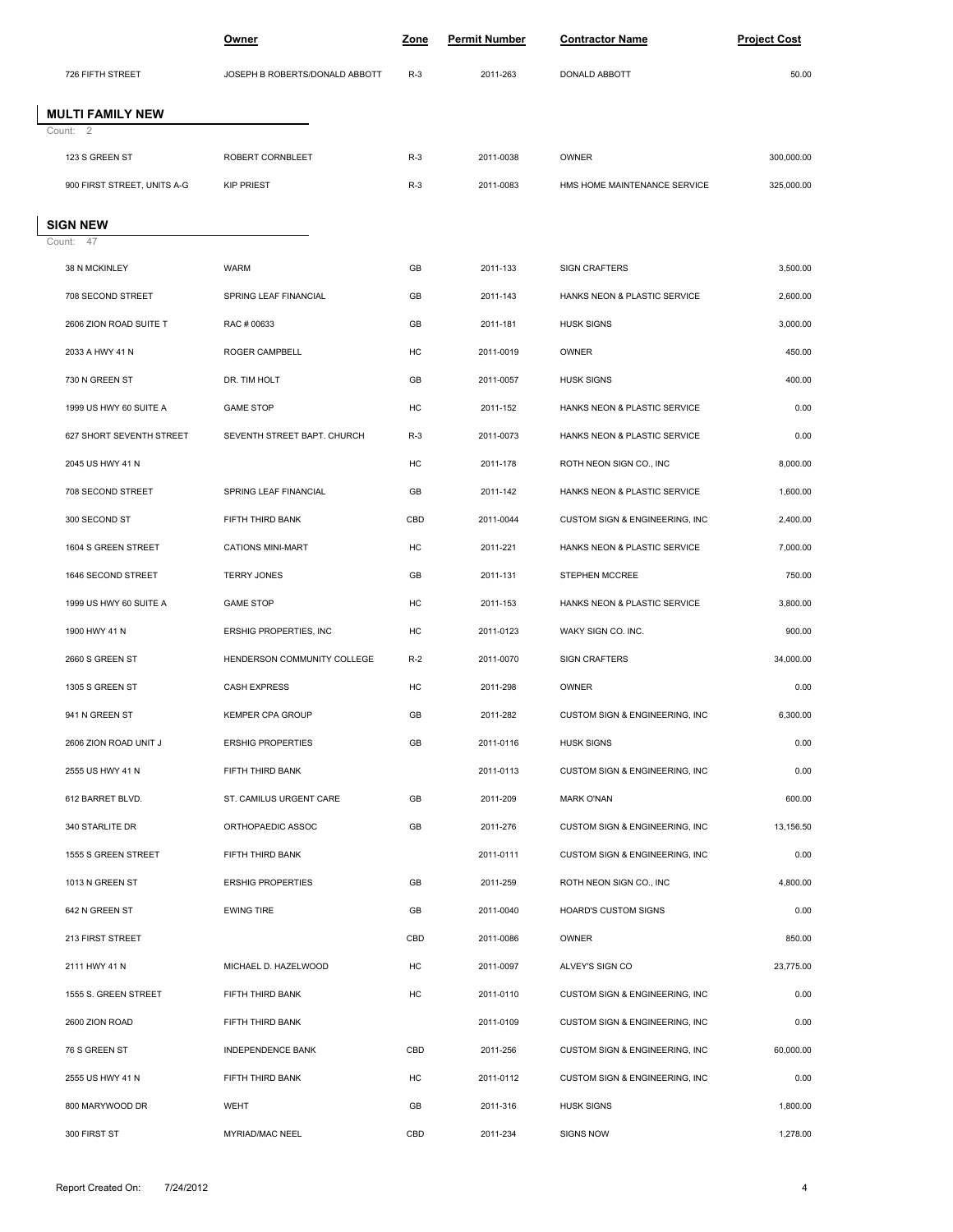|                          | <b>Owner</b>                  | Zone        | <b>Permit Number</b> | <b>Contractor Name</b>         | <b>Project Cost</b> |  |
|--------------------------|-------------------------------|-------------|----------------------|--------------------------------|---------------------|--|
| 192 N GARDEN MILE ROAD   | ERSHIG FAMILY PARTNERS LLC    | GB          | 2011-0115            | <b>HUSK SIGNS</b>              | 2,800.00            |  |
| 502 N GREEN ST           | KAH III LLC                   | GB          | 2011-0058            | ALVEY'S SIGN CO                | 1,105.00            |  |
| 1356 COMMONWEALTH DR     | HOME OIL & GAS CO INC         | $M-1$       | 2011-329             | <b>HUSK SIGNS</b>              | 5,000.00            |  |
| 526 ATKINSON ST          | NEW HOPE ANIMAL RESCUE        | $M-1$       | 2011-322             | OWNER                          | 0.00                |  |
| 2530 HWY 41 N            | <b>DEMPEWOLF</b>              | HC          | 2011-328             | <b>HUSK SIGNS</b>              | 7,000.00            |  |
| 425 B SOUTH GREEN STREET | <b>BULLETS PAWN</b>           | GB          | 2011-0107            | SIGN TIME                      | 450.00              |  |
| 340 STARLITE DR          | DEACONESS CLINIC              | GB          | 2011-277             | CUSTOM SIGN & ENGINEERING, INC | 6,933.00            |  |
| 80 N GARDEN MILE RD      | DIXON APPLIANCE CENTER        | GB          | 2011-315             | ALVEY'S SIGN CO                | 19,338.00           |  |
| 223 N. MAIN ST           | <b>MARTY GREGORY</b>          | CBD         | 2011-194             | <b>SIGNS NOW</b>               | 450.00              |  |
| 192 N GARDEN MILE ROAD   | ERSHIG FAMILY PARTNERS LLC    | GB          | 2011-0114            | <b>HUSK SIGNS</b>              | 5,000.00            |  |
| 418 CENTER ST            | <b>KGK ENTERPRISES</b>        | CBD         | 2011-0034            | HANKS NEON & PLASTIC SERVICE   | 2,500.00            |  |
| 232 N. MAIN STREET       | <b>KEVIN KNIGHT</b>           |             | 2011-186             | OWNER                          | 220.00              |  |
| 1207 S GREEN STREET      | <b>JOSEPH FENDRICK</b>        | GB          | 2011-0085            | RICHARD HUNNICUTT              | 240.00              |  |
| 418 CENTER ST            | <b>KGK ENTERPRISES</b>        | CBD         | 2011-0035            | HANKS NEON & PLASTIC SERVICE   | 3,000.00            |  |
| 2530 HWY 41 N            | <b>DEMPEWOLF</b>              | HC          | 2011-327             | <b>HUSK SIGNS</b>              | 7,000.00            |  |
| <b>SIGN REPLACEMENT</b>  |                               |             |                      |                                |                     |  |
| Count: 8                 |                               |             |                      |                                |                     |  |
| 1201C S. GREEN ST        | JKS TRUST OF 2008             | GB          | 2011-146             | OWNER                          | 0.00                |  |
| 2530 US HWY 41 N         | DEMPLEWOLF FORD               | HC          | 2011-151             | <b>HUSK SIGNS</b>              | 1,500.00            |  |
| 300 SECOND ST            | FIFTH THIRD BANK              | CBD         | 2011-0045            | CUSTOM SIGN & ENGINEERING, INC | 2,800.00            |  |
| 300 SECOND ST            | FIFTH THIRD BANK              | CBD         | 2011-0043            | CUSTOM SIGN & ENGINEERING, INC | 2,400.00            |  |
| 1646 2ND STREET          | <b>TERRY JONES</b>            | GB          | 2011-0094            | STEPHEN MCCREE                 | 0.00                |  |
| 300 SECOND ST            | FIFTH THIRD BANK              | CBD         | 2011-0042            | CUSTOM SIGN & ENGINEERING, INC | 4,500.00            |  |
| 2600 ZION RD             | FIFTH THIRD BANK              |             | 2011-0108            | CUSTOM SIGN & ENGINEERING, INC | 1,200.00            |  |
| 1001 N. GREEN STREET     | <b>AUTO ZONE</b>              | GB          | 2011-0119            | ALVEY'S SIGN CO                | 0.00                |  |
| SINGLE FAMILY ACCESSORY  |                               |             |                      |                                |                     |  |
| Count: 67                |                               |             |                      |                                |                     |  |
| 1150 LANDING MEADOWS     | JEFF TIPPY                    | <b>RPUD</b> | 2011-0082            | <b>KEN'S YARD BARNS</b>        | 2,100.00            |  |
| 2541 REDBUD LANE         | CHARLES E CLARK               | $R-2$       | 2011-166             | <b>ANDREW KEMP</b>             | 1,400.00            |  |
| 211 OAKWAY ST            | FRANK & JULIE MORGAN          | $R-2$       | 2011-321             | OWNER                          | 900.00              |  |
| 108 VILLA DRIVE          | BERNARD HOGAN                 | $R-2$       | 2011-0074            | <b>GLEN STONE CONSTRUCTION</b> | 42,500.00           |  |
| 528 N INGRAM ST          | JUDY WHOBREY                  | $R-3$       | 2011-167             | WORLD CHANGERS - CDBG          | 1,000.00            |  |
| 2048 OLD MADISONVILLE RD | FONDA TAYLOR                  | $R-2$       | 2011-145             | TIM DUNCAN TRUCKING            | 5,000.00            |  |
| 355 RACE TRACK RD #43    | SHIRLEY VARBLE                | R-MH        | 2011-158             | OWNER                          | 250.00              |  |
| 209 HIGHLAND DR          | <b>TERRY HUSK</b>             | $R-2$       | 2011-0103            | FRALEY'S SERVICE GROUP, INC    | 0.00                |  |
| 435 S ALVASIA            | <b>BASSETT PROPERTIES LLC</b> | $R-3$       | 2011-0020            | OWNER                          | 600.00              |  |
| 1743 S MAIN ST           | <b>LARRY CHAMBERS</b>         | $R-2$       | 2011-0077            | DIAMOND CONSTRUCTION           | 15,000.00           |  |
| 425 SIXTH STREET         | WILLIAM R BERCAW              | $R-3$       | 2011-0080            | OWNER                          | 550.00              |  |
| 2701 ST PATRICK DRIVE    | BOB G. POOLE                  | $R-2$       | 2011-0089            | <b>ANDREW KEMP</b>             | 2,200.00            |  |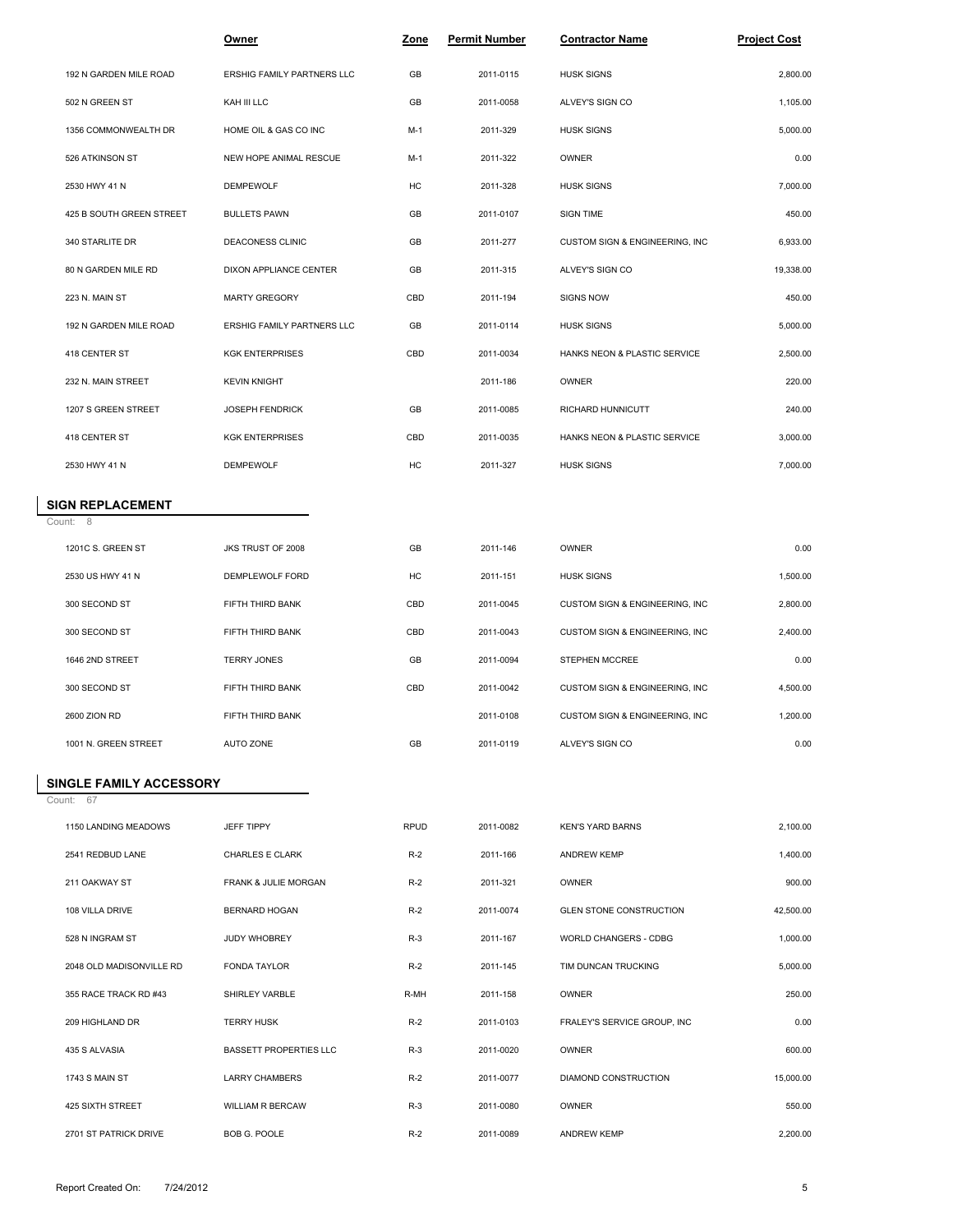|                           | <u>Owner</u>            | <b>Zone</b> | <u>Permit Number</u> | <b>Contractor Name</b>    | <b>Project Cost</b> |  |
|---------------------------|-------------------------|-------------|----------------------|---------------------------|---------------------|--|
| 1605 STERLING CREEK DRIVE | <b>JESSE WELTE</b>      | $R-2$       | 2011-0118            | <b>NEIL FLOYD</b>         | 1,800.00            |  |
| 1277 ALASTAIR DR          | SUE DARR                | $R-1$       | 2011-0096            | OWNER                     | 3,000.00            |  |
| 7983 CHADWICK LN          | PATRICK R. LAKE         | AG          | 2011-147             | <b>OWNER</b>              | 0.00                |  |
| 2007 SUMMERHILL LN        | LARRY HOWARD            | $R-2$       | 2011-0104            | <b>ANDREW KEMP</b>        | 1,200.00            |  |
| 419 MEADOW ST             | <b>SEG PROPERTIES</b>   | $R-3$       | 2011-132             | OWNER                     | 4,000.00            |  |
| 1406 LOEB ST              | JERRY W. KEOWN          | $R-3$       | 2011-239             | <b>OWNER</b>              | 1,000.00            |  |
| 2006 BRENDA DR            | <b>MARY RICE</b>        | $R-2$       | 2011-308             | RICHARD MATTINGLY         | 3,000.00            |  |
| 2469 N PARK DRIVE         | <b>GERALD BROOKS</b>    | $R-2$       | 2011-185             | <b>OWNER</b>              | 600.00              |  |
| 1124 BREEZEPORT CT        | <b>BEN PENNINGTON</b>   | R-PUD       | 2011-0100            | PRO FINISH                | 450.00              |  |
| 992 OAKCREST              | LISA MCMILLAN           | R-PUD       | 2011-286             | <b>ANDREW KEMP</b>        | 1,300.00            |  |
| 936 FRONTIER              | STEVE TWEDDELL          | $R-2$       | 2011-0105            | OWNER                     | 4,200.00            |  |
| 320 12TH STREET           | <b>LARRY PENNINGTON</b> | $R-2$       | 2011-192             | OUTBACK POOL, SPA & PATIO | 37,000.00           |  |
| 118 BURDETTE STREET       | LARRY BUTLER            | $R-3$       | 2011-197             | OWNER                     | 0.00                |  |
| 1107 S ALVES              | DAVID R HARMON          |             | 2011-0061            | OWNER                     | 3,046.00            |  |
| 228 S. JULIA STREET       | ETTA TYLER              | $R-3$       | 2011-168             | WORLD CHANGERS - CDBG     | 1,000.00            |  |
| 615 FIFTH STREET          | <b>TERRY SMITH</b>      | $R-3$       | 2011-155             | TIM DUNCAN TRUCKING       | 2,000.00            |  |
| 380 W FOX HOLLOW RUN      | <b>HERMAN WILLETT</b>   | R-PUD       | 2011-0050            | TIM DUNCAN TRUCKING       | 1,700.00            |  |
| 328 NINTH STREET          | <b>JOE WHITAKER</b>     | $R-2$       | 2011-232             | OWNER                     | 500.00              |  |
| 1113 OAKCREST CT          | MARK & MARINA BROMLEY   | R-PUD       | 2011-0099            | OWNER                     | 1,000.00            |  |
| 635 SIXTH ST              | RICH SOLIDAY            | $R-3$       | 2011-238             | TIM DUNCAN TRUCKING       | 2,000.00            |  |
| 231 S ELM ST              | DWIGHT & JACKIE FRUIT   | $R-2$       | 2011-302             | DENNIS FRANCIS JR         | 10,000.00           |  |
| 1105 OAKCREST CT          | DAVID & MEGEN BROWN     | R-PUD       | 2011-317             | RELAND INC.               | 4,000.00            |  |
| 1312 CLAY ST              | JT FARLEY               | $R-3$       | 2011-0048            | OWNER                     | 300.00              |  |
| 1336 DYLAN CIRCLE         | <b>JIM MARSHALL</b>     | $R-2$       | 2011-264             | OUTBACK POOL, SPA & PATIO | 42,000.00           |  |
| 306 WALNUT LN             | DENNIS BRITT            | $R-2$       | 2011-0047            | <b>ANDREW KEMP</b>        | 1,678.00            |  |
| 2040 BROOKSTONE DR        | FRED CROWLEY            | $R-1$       | 2011-0046            | TIM DUNCAN TRUCKING       | 1,700.00            |  |
| 2820 SUNSET LANE          | CLARA FAYE WOODARD      | $R-2$       | 2011-255             | <b>ANDREW KEMP</b>        | 1,700.00            |  |
| 1319 TARANSAY             | <b>KENNETH W BECK</b>   | $R-1$       | 2011-257             | ANDREW KEMP               | 0.00                |  |
| 1227 GLENSHIELD WAY       | EDWARD & JESSICA DUNCAN | $R-1$       | 2011-0041            | OWNER                     | 0.00                |  |
| 1328 PORTER DR            | JAMES & KELLI FRANKS    | $R-2$       | 2011-0055            | OWNER                     | 0.00                |  |
| 1329 DYLAN CIRCLE         | JOHN HAMPTON            | $R-2$       | 2011-0095            | OWNER                     | 150.00              |  |
| 2617 CATALINA DRIVE       | WANDA MAJORS            | $R-2$       | 2011-174             | WORLD CHANGERS - CDBG     | 2,000.00            |  |
| 2469 N PARK DRIVE         | <b>GERALD BROOKS</b>    | $R-2$       | 2011-183             | OWNER                     | 800.00              |  |
| 2386 COBBLESTONE DR       | JAINA VALLARTA          | $R-1$       | 2011-134             |                           | 2,500.00            |  |
| 1210 S ALVES ST           | <b>WILL MCDONALD</b>    | $R-2$       | 2011-249             | OWNER                     | 0.00                |  |
| 875 WATSON LANE           | MIKE SAMPLES            | $R-2$       | 2011-253             | OWNER                     | 2,000.00            |  |
| 523 FAGAN STREET          | LORITHA GUTHRIE         | $R-3$       | 2011-172             | WORLD CHANGERS - CDBG     | 1,000.00            |  |
| 2426 ARLINGTON CT         | <b>ERNEST MAYS</b>      | $R-2$       | 2011-254             | OWNER                     | 3,000.00            |  |
| 2202 GREENBRIAR DR        | <b>EUGENE ROWLETT</b>   | $R-2$       | 2011-0072            | TIM DUNCAN TRUCKING       | 2,310.00            |  |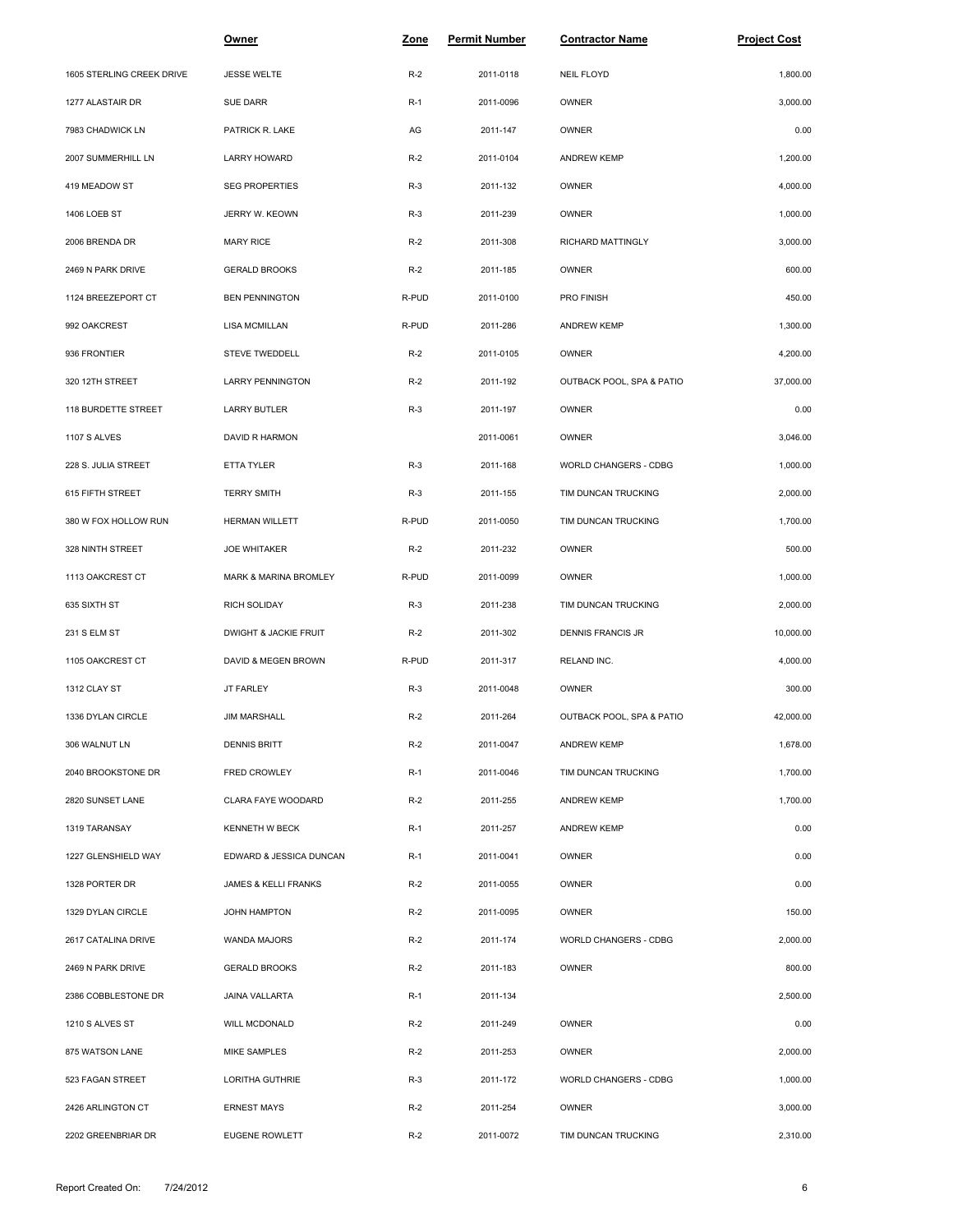|                            | Owner                                | Zone  | <b>Permit Number</b> | <b>Contractor Name</b>             | <b>Project Cost</b> |
|----------------------------|--------------------------------------|-------|----------------------|------------------------------------|---------------------|
| 473 CHIMNEY HILL LANE      | <b>BILL ERKFITZ</b>                  | $R-2$ | 2011-301             | <b>OWNER</b>                       | 1,500.00            |
| 124 S. HOLLOWAY STREET     | <b>MELVIN &amp; AUGUSTINE MILLER</b> | $R-3$ | 2011-171             | WORLD CHANGERS - CDBG              | 2,000.00            |
| 117 S. HOLLOWAY STREET     | <b>ERVENIA KENDRICK</b>              | $R-3$ | 2011-173             | WORLD CHANGERS - CDBG              | 2,000.00            |
| 1 N. JULIA STREET          | CHARLES & BRENDA PIPPIN              | $R-3$ | 2011-169             | WORLD CHANGERS - CDBG              | 1,000.00            |
| 276 E FOX HOLLOW RUN       | <b>MELISSA MAJORS</b>                | R-PUD | 2011-0093            | OWNER                              | 1,800.00            |
| 214 KERRY LANE             | <b>MARK &amp; DANA CHUMBLER</b>      |       | 2011-205             | <b>OWNER</b>                       | 4,000.00            |
| 748 CONSTANZA DRIVE        | PHILLIP TEER                         | $R-2$ | 2011-206             | <b>OWNER</b>                       | 1,000.00            |
| 32 S. HOLLOWAY ST          | <b>CLARA BERTINELLI</b>              | $R-3$ | 2011-207             | OWNER                              | 2,000.00            |
| 1351 RULLION GREENWAY      | <b>RON RUSSELL</b>                   | $R-1$ | 2011-213             | <b>HAYDEN BROTHERS CONSTRUCION</b> | 16,000.00           |
| 1625 STERLING CREEK DRIVE  | <b>JEFF &amp; TABATHA MENSER</b>     | $R-2$ | 2011-125             | OWNER                              | 1,900.00            |
| 2024 OLD MADISONVILLE ROAD | CHELSEA C YOUNG                      | $R-2$ | 2011-138             | <b>CLASSIC MANOR BUILDERS</b>      | 2,500.00            |
| 611 5TH STREET             | <b>GERALD WRIGHT</b>                 | $R-3$ | 2011-139             | <b>ANDREW KEMP</b>                 | 1.600.00            |
| 1210 S ALVES ST            | WILL MCDONALD                        | $R-2$ | 2011-233             | ROBERT HENDRICKSON                 | 1,000.00            |
| 990 HILLMONT DR            | OTIS & LINDA WALTERS                 | R-PUD | 2011-156             | <b>NEIL FLOYD</b>                  | 3,000.00            |
| 1256 ALASTAIR DRIVE        | FRED GREGORY                         | $R-1$ | 2011-196             | OWNER                              | 1,700.00            |
| 100 HANCOCK STREET         | MICHAEL S MARTIN REALTY VIII         | $R-1$ | 2011-0028            | ARCHITECTURAL RENOVATORS           | 24,500.00           |

## Count: 18 **SINGLE FAMILY ADDITION**

| 2021 HWY 60 E         | <b>BARRY BUCKMAN</b>           | $R-2$          | 2011-0090 | COMPLETE HOME MAINTENANCE      | 4,000.00   |
|-----------------------|--------------------------------|----------------|-----------|--------------------------------|------------|
| 826 BENT TREE LN      | <b>JAMES MARTIN</b>            | $R-1$          | 2011-201  | PARKER CUSTOM HOMES            | 98,000.00  |
| 323 N GREEN ST        | DEBBIE DOWELL                  | CBD            | 2011-0078 | HUGH STONE & SONS CONSTRUCTION | 19,300.00  |
| 102 8TH ST            | <b>FRED REAVES</b>             | R <sub>1</sub> | 2011-0036 | DAVID SHELTON                  | 15,000.00  |
| 1256 ALASTAIR         | <b>FRED GREGORY</b>            | $R-1$          | 2011-299  | T & R CONSTRUCTION             | 6,000.00   |
| 425 N MAIN ST         | DONNAH K HAISLEY               | CBD            | 2011-0079 | DENNIS FRANCIS JR              | 4,000.00   |
| 628 SIXTH STREET      | <b>DERRICK CARTER</b>          | $R-3$          | 2011-0084 | OWNER                          | 25,000.00  |
| 1256 ALASTAIR DR      | <b>FRED GREGORY</b>            | $R-1$          | 2011-208  | RELAND INC.                    | 2,400.00   |
| 1120 BREEZEPORT COURT | PHIL ROWLAND                   | R-PUD          | 2011-0117 | <b>PRO FINISH</b>              | 13,000.00  |
| 1122 POWELL ST        | <b>GREG &amp; KATHY THOMAS</b> | $R-3$          | 2011-0053 | OWNER                          | 11,000.00  |
| 2646 STADIUM DRIVE    | ROY & CAROLYN ROWLEY           | GB             | 2011-261  | <b>STEVE NELSON</b>            | 3,500.00   |
| 707 S INGRAM          | MILDRED BASSETT                | $R-2$          | 2011-0022 | THORNBERRY CONSTRUCTION        | 1,900.00   |
| 1221 HELM STREET      | KJH RENTALS                    | $R-3$          | 2011-0087 | BARRYS CONSTRUCTION LLC        | 1,200.00   |
| 913 KELLY CT          | STEVE & ALLISON RUST           | $R-2$          | 2011-0101 | <b>HAGAN CONSTRUCTION</b>      | 3,800.00   |
| 9 CENTER CIRCLE       | <b>JACKIE COMBEST</b>          |                | 2011-0051 | OWNER                          | 0.00       |
| 209 KERRY LN          | <b>BRUCE SWANSON</b>           | $R-1$          | 2011-0037 | PARKER CUSTOM HOMES            | 105,000.00 |
| 1411 DYLAN CIRCLE     | <b>DAMEN DEKEMPER</b>          | $R-2$          | 2011-141  | OWNER                          | 3,000.00   |
| 505 MARYWOOD DR       | <b>FRANK HATFIELD</b>          | $R-2$          | 2011-188  | OWNER                          | 4,000.00   |
|                       |                                |                |           |                                |            |

## **SINGLE FAMILY DEMOLITION**

Count: 18

| 1223 WRIGHT ST | <b>SHAUN CASSIDY</b> | $R-3$ | 2011-0039 | OWNER | 5,000.00 |
|----------------|----------------------|-------|-----------|-------|----------|
|                |                      |       |           |       |          |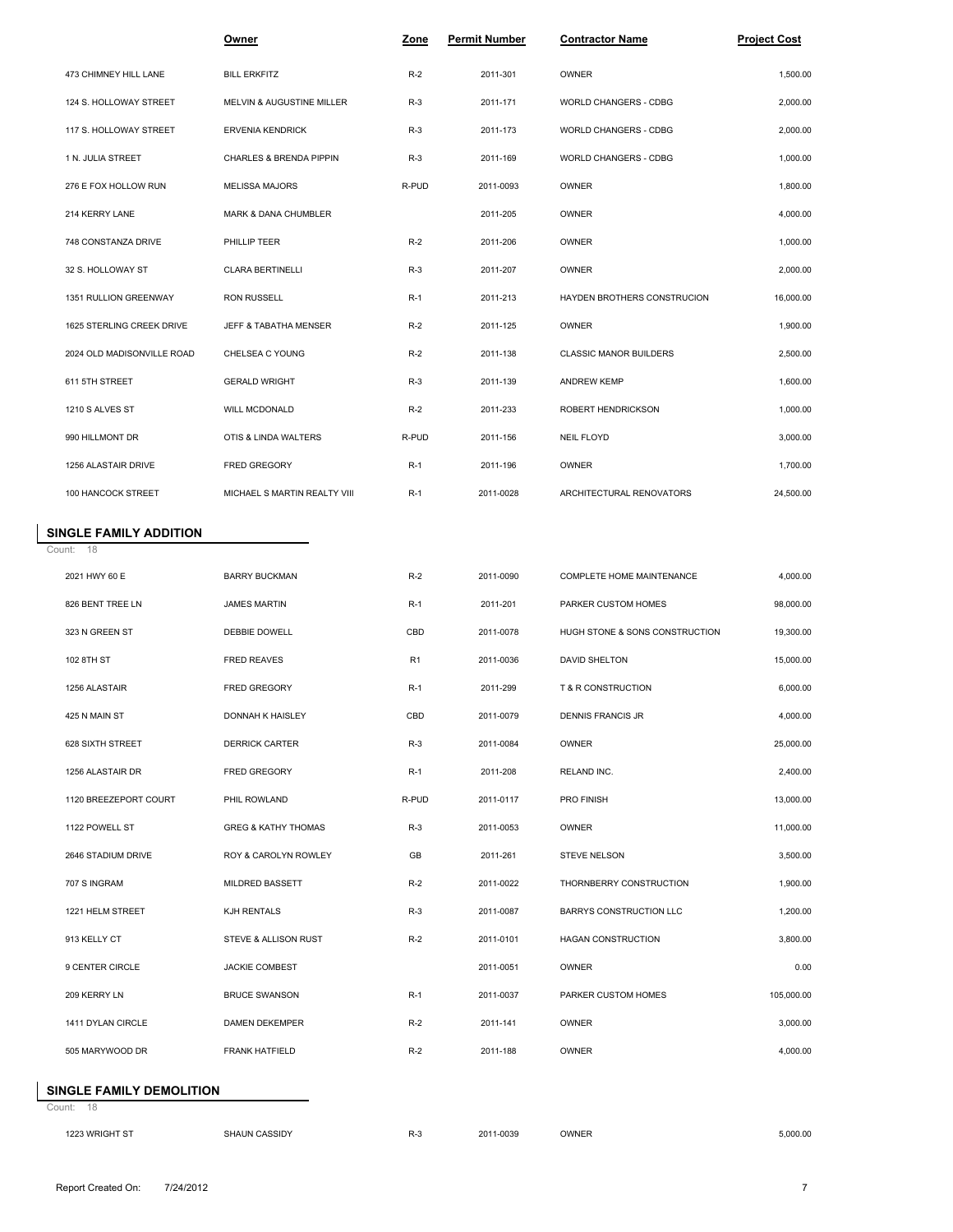|                          | Owner                       | Zone  | <b>Permit Number</b> | <b>Contractor Name</b>           | <b>Project Cost</b> |  |
|--------------------------|-----------------------------|-------|----------------------|----------------------------------|---------------------|--|
| 902 FIRST ST             | <b>KIP PRIEST</b>           | $R-3$ | 2011-0033            | OWNER                            | 4,000.00            |  |
| 819 KLEYMEYER            | <b>CHARLES KLOKE</b>        | $R-3$ | 2011-187             | OWNER                            | 1,750.00            |  |
| 1524 MADISON ST          | PITTSBURG TANK AND TOWER    | GB    | 2011-311             | <b>HAZEX CONSTRUCTION</b>        | 5,000.00            |  |
| 1414 POWELL              | <b>WILLIAM JONES</b>        | $R-3$ | 2011-295             | OWNER                            | 0.00                |  |
| 535 N. INGRAM STREET     | JIMMIE & REGINA WARE        | $R-3$ | 2011-242             | HUGH STONE & SONS CONSTRUCTIONS  | 0.00                |  |
| 3080 MIMOSA              | IGNACIO & GLORIA TORIBIO    | R-MH  | 2011-266             | M. BOWLING, INC.                 | 2,100.00            |  |
| 926 WASHINGTON STREET    | FEDERAL NATIONAL MORTGAGE   | GB    | 2011-303             | B & B HAULING & EXCAVATING, INC. | 4,000.00            |  |
| 734 N MAIN ST            | <b>J R HIGGINSON</b>        | $R-1$ | 2011-278             | <b>HAZEX CONSTRUCTION</b>        | 2,000.00            |  |
| 1714 S MAIN STREET       | MICHAEL S & SHARON COFFMAN  | $R-2$ | 2011-0065            | OWNER                            | 0.00                |  |
| 1019 PRINGLE STREET      | E M COBB                    | $R-3$ | 2011-189             | SCHNEIDER CONSTRUCTION           | 3,500.00            |  |
| 1017 PRINGLE STREET      | E M COBB                    | GB    | 2011-191             | SCHNEIDER CONSTRUCTION           | 3,500.00            |  |
| 331 S ALVASIA STREET     | HENDERSON HOUSING AUTHORITY | GB    | 2011-0120            | <b>HAZEX CONSTRUCTION</b>        | 4,575.00            |  |
| 24 BURDETTE STREET       | HENDERSON WATER UTILITY     | $R-3$ | 2011-214             | OWNER                            | 4,000.00            |  |
| 901 MADISON STREET       | SANDY HIETT                 | GB    | 2011-144             | B & B HAULING & EXCAVATING, INC. | 0.00                |  |
| 2301 SUNSET LN           | <b>KEVIN BAER</b>           | $R-2$ | 2011-0024            | LOGAN AND LOGAN CONSTRUCTION     | 8,000.00            |  |
| 1308 CLAY STREET         | HORACE SHRADER              | $R-3$ | 2011-129             | OWNER                            | 0.00                |  |
| 1234 CLAY STREET         | <b>TINA GARRETT</b>         | $R-3$ | 2011-0081            | HOLWEGER CONSTRUCTION            | 7,800.00            |  |
| <b>SINGLE FAMILY NEW</b> |                             |       |                      |                                  |                     |  |
| Count: 10                |                             |       |                      |                                  |                     |  |
| 600 GRAY STONE COURT     | ROBERT WIEDERSTEIN          | $R-2$ | 2011-135             | JOE MATTINGLY BUILDERS           | 300,000.00          |  |
| 3126 SAND CASTLE DR      | <b>JOHN PROBUS</b>          | $R-1$ | 2011-323             | J & B HOMES                      | 170,000.00          |  |
| 808 SAND LANE            | WES & SARAH BETH SMITH      | $R-2$ | 2011-199             | DAVID SHELTON HOME, LLC          | 190,000.00          |  |
| 2669 STONE GATE DR       | <b>MATT DUNCAN</b>          | $R-2$ | 2011-288             | OASIS BACKYARD POOLS             | 220,000.00          |  |
| 535 N. INGRAM STREET     | JIMMIE & REGINA WARE        | $R-3$ | 2011-243             | HUGH STONE & SONS CONSTRUCTIONS  | 59,000.00           |  |
| 3025 FIELDSTONE DR       | PARKER CUSTOM HOMES         | $R-2$ | 2011-0092            | PARKER CUSTOM HOMES              | 14,000.00           |  |
| 2668 STONE GATE DR       | RICHARDS FAMILY TRUST       | $R-2$ | 2011-0023            | OASIS BACKYARD POOLS             | 110,000.00          |  |
| 2301 SUNSET LANE         | <b>KEVIN BAER</b>           | $R-2$ | 2011-0056            | LOGAN & LOGAN CONSTRUCTION       | 475,000.00          |  |
| 7800 WATHEN LANE         | MIKE & SANDY BERGER         | R-PUD | 2011-148             | HUGH STONE & SONS CONSTRUCTIONS  | 398,000.00          |  |
| 838 N MAIN ST            | <b>BRAD HIGGINSON</b>       | $R-1$ | 2011-332             | OWNER                            | 220,000.00          |  |
| SINGLE FAMILY REMODEL    |                             |       |                      |                                  |                     |  |
| Count: 21                |                             |       |                      |                                  |                     |  |
| 512 FIRST STREET         | JERRY & GISELE PURDY        | $R-3$ | 2011-211             | OWNER                            | 1,000.00            |  |
| 250 WATSON LN            | JOHN SCOTT                  | $R-2$ | 2011-273             | TRI-STATE CONTRACTING, LLC       | 7,000.00            |  |
| 107 N. FENCEROW LANE     | <b>JIMMY LARUE</b>          | $R-2$ | 2011-306             | OWNER                            | 3,000.00            |  |

19 LETT CT E G GILFORD R-3 2011-0098 OWNER 2,500.00

1022 BOOK STREET RACHEL DAVIS 2011-0075 LARRY PRYOR 48,000.00

834 MCCLURE JACK BUCKMAN R-2 2011-283 COMPLETE HOME MAINTENANCE 2,500.00

114 CLARK ST VICKIE BEAN M-1 2011-272 TRI-STATE CONTRACTING, LLC 5,000.00 801 MCCLURE ERIC GARDNER R-2 2011-292 STEVE DUNLAP DBA TAYLOR CONST. 5,000.00